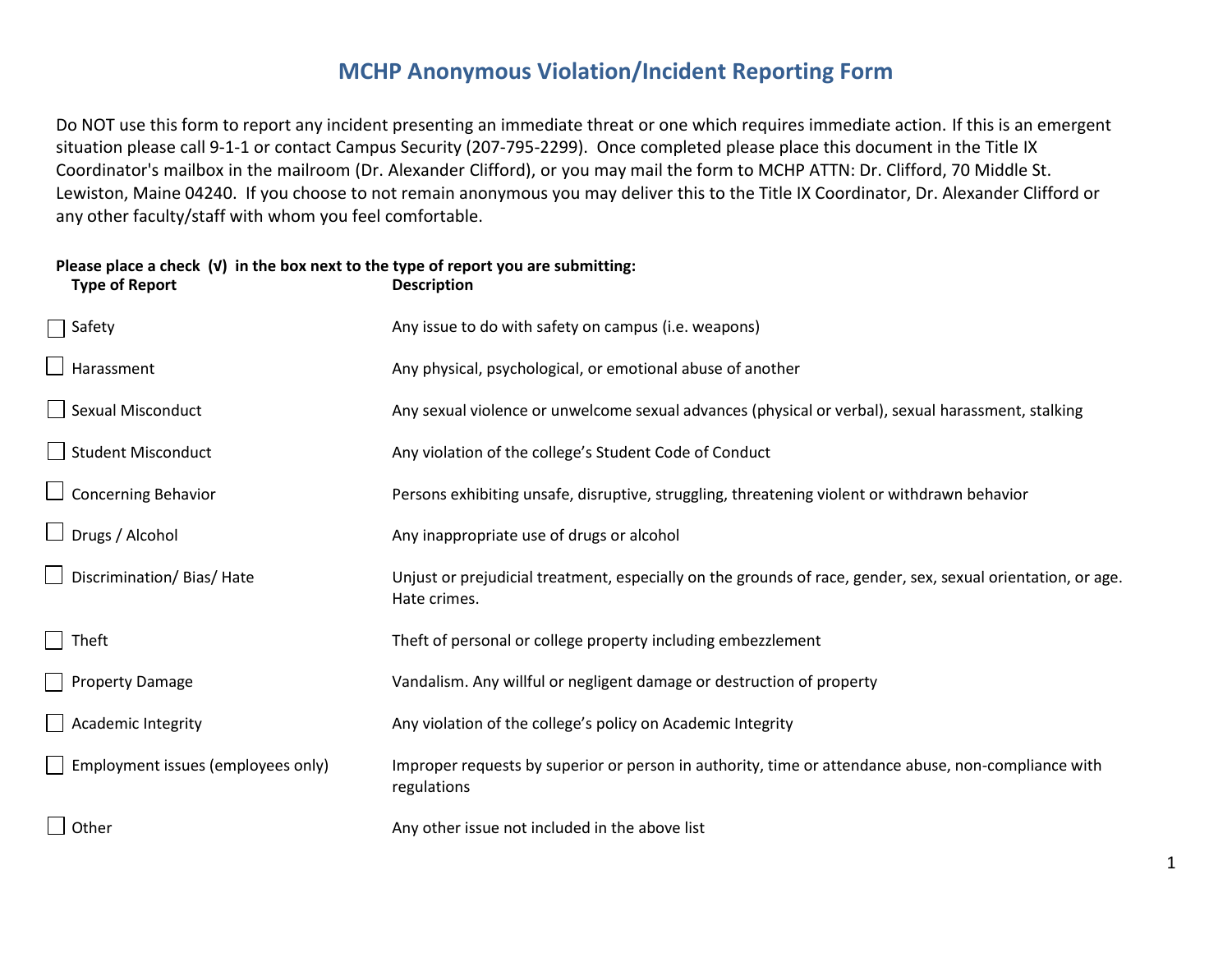**Please provide the following information: (\* REQUIRED INFORMATION)**

**\* Please check this box if you wish to remain anonymous** 

If you do NOT wish to remain anonymous, please complete the following information:

| Your name (First and Last)              |       |           |
|-----------------------------------------|-------|-----------|
| Your email address                      |       |           |
| Your phone number                       |       |           |
| Best time to reach you by phone         |       |           |
| Circle day(s) of the week: $M T W TH F$ | Time: | AM or PM? |
| Circle day(s) of the week: M T W TH F   | Time: | AM or PM? |
| Circle day(s) of the week: $M T W TH F$ | Time: | AM or PM? |
| Circle day(s) of the week: $M T W TH F$ | Time: | AM or PM? |
| Circle day(s) of the week: $M T W TH F$ | Time: | AM or PM? |
| Circle day(s) of the week: M T W TH F   | Time: | AM or PM? |
| Circle day(s) of the week: $M T W TH F$ | Time: | AM or PM? |

### **\*Your Relationship to this College**

Circle One:

#### Student

Employee – non faculty (Staff employed at the college)

Employee – non faculty (employee of Central Maine Healthcare but not of MCHP)

Employee – faculty

| Volunteer | Vendor | Visitor/Other |
|-----------|--------|---------------|
|-----------|--------|---------------|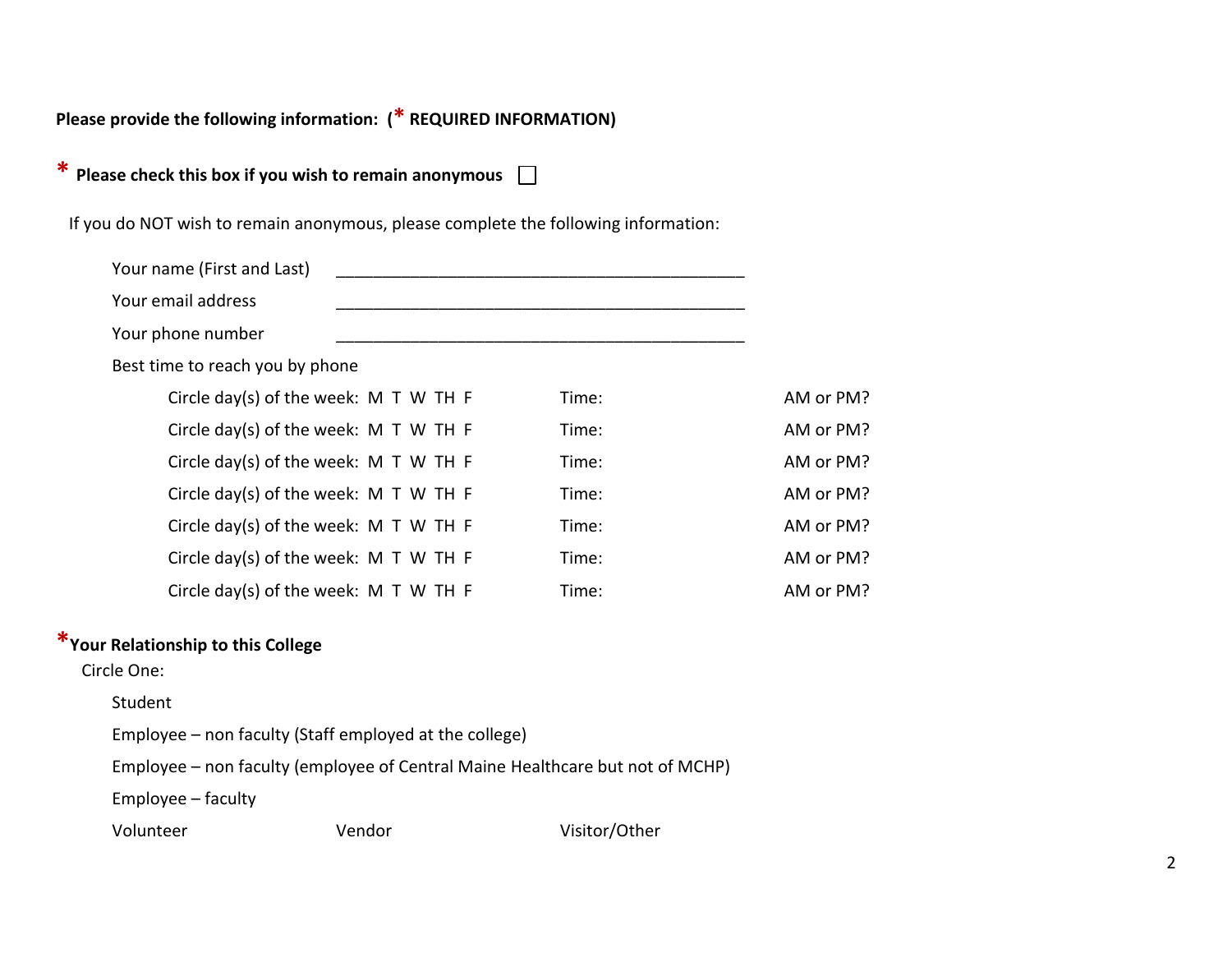| <b>First Name</b>                                                                          | Last Name                                                                                                                                | Title     |                                                                                                                                                       |  |  |  |
|--------------------------------------------------------------------------------------------|------------------------------------------------------------------------------------------------------------------------------------------|-----------|-------------------------------------------------------------------------------------------------------------------------------------------------------|--|--|--|
|                                                                                            |                                                                                                                                          |           | (circle: victim or perpetrator)                                                                                                                       |  |  |  |
|                                                                                            |                                                                                                                                          |           | (circle: victim or perpetrator)                                                                                                                       |  |  |  |
|                                                                                            |                                                                                                                                          |           | (circle: victim or perpetrator)                                                                                                                       |  |  |  |
| Do you suspect or know that a supervisor or someone in management is involved? Circle one: |                                                                                                                                          |           |                                                                                                                                                       |  |  |  |
| Yes<br><b>No</b>                                                                           | Do not know/Do not wish to disclose                                                                                                      |           |                                                                                                                                                       |  |  |  |
|                                                                                            | If you answered 'Yes', please provide as much of the following information as you can:                                                   |           |                                                                                                                                                       |  |  |  |
|                                                                                            |                                                                                                                                          |           |                                                                                                                                                       |  |  |  |
|                                                                                            | Is management aware of the incident for which you are reporting?                                                                         | Yes<br>No | Do not know/do not wish to disclose                                                                                                                   |  |  |  |
|                                                                                            | What is the general nature of this matter? Please just give a general description. You will be asked for specifics later in this report. |           |                                                                                                                                                       |  |  |  |
|                                                                                            |                                                                                                                                          |           | AM/PM<br>If you do not know, please provide information that is as specific as possible as to when this occurred (i.e., a month ago, 2 weeks ago etc) |  |  |  |

# **\*Please identify the person(s) about whom you are reporting (both victim and/or perpetrator if known)**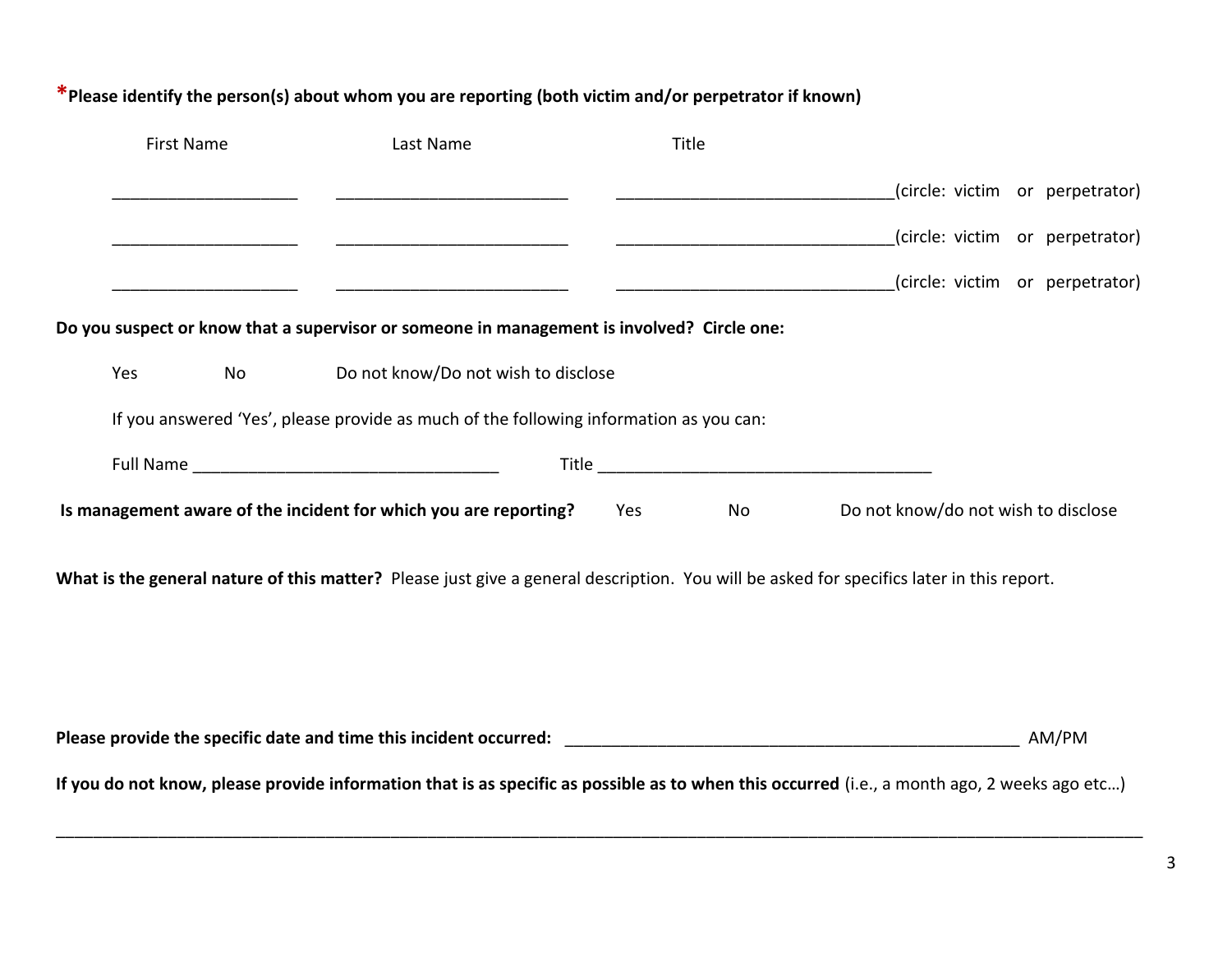| *Please provide the location where incident occurred:                              |
|------------------------------------------------------------------------------------|
|                                                                                    |
| Street address                                                                     |
| City                                                                               |
| <b>State</b><br>Country                                                            |
| How long do you think this problem has been going on? Please circle one:           |
| One time                                                                           |
| One week                                                                           |
| Less than 1 month                                                                  |
| $1 - 3$ months                                                                     |
| 3 months $-1$ year                                                                 |
| More than 1 year                                                                   |
| Do not know                                                                        |
| * How did you become aware of this? Please circle one:                             |
| It happened to me                                                                  |
| I observed it                                                                      |
| I heard it                                                                         |
| Told to me by another student                                                      |
| Told to me by an employee of the college                                           |
| Told to me by an employee of Central Maine Healthcare, but not an employee of MCHP |
| Told to me someone who is not employed by Central Maine Healthcare                 |
| I found a document or file                                                         |
|                                                                                    |